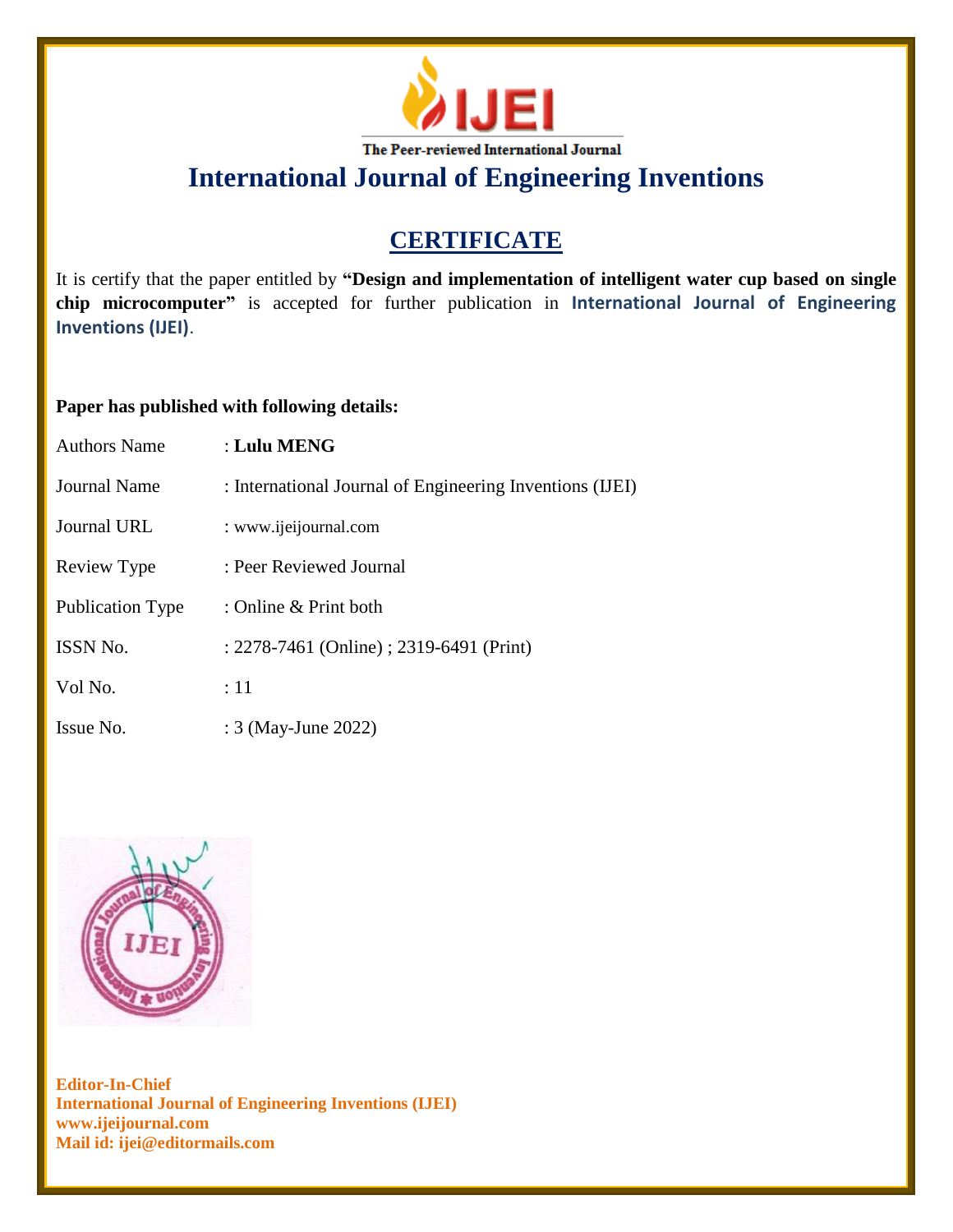

# **CERTIFICATE**

It is certify that the paper entitled by **"Design and implementation of intelligent water cup based on single chip microcomputer"** is accepted for further publication in **International Journal of Engineering Inventions (IJEI)**.

### **Paper has published with following details:**

| <b>Authors Name</b>     | : Shan Li                                                |
|-------------------------|----------------------------------------------------------|
| Journal Name            | : International Journal of Engineering Inventions (IJEI) |
| <b>Journal URL</b>      | : www.ijeijournal.com                                    |
| Review Type             | : Peer Reviewed Journal                                  |
| <b>Publication Type</b> | : Online & Print both                                    |
| <b>ISSN No.</b>         | : 2278-7461 (Online) ; 2319-6491 (Print)                 |
| Vol No.                 | :11                                                      |
| Issue No.               | : 3 (May-June 2022)                                      |

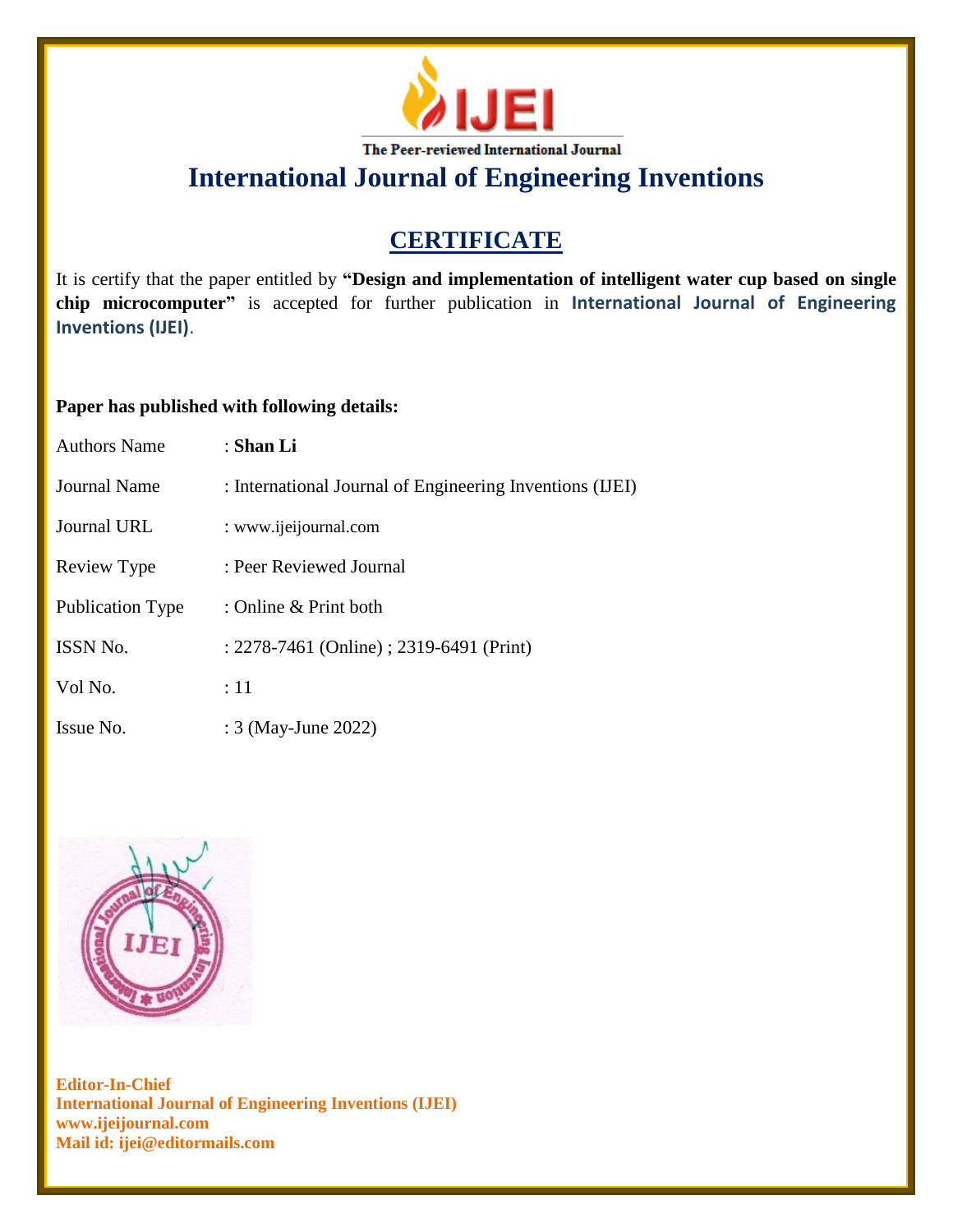

# **CERTIFICATE**

It is certify that the paper entitled by **"Design and implementation of intelligent water cup based on single chip microcomputer"** is accepted for further publication in **International Journal of Engineering Inventions (IJEI)**.

### **Paper has published with following details:**

| <b>Authors Name</b>     | : Mingming YANG                                          |
|-------------------------|----------------------------------------------------------|
| Journal Name            | : International Journal of Engineering Inventions (IJEI) |
| <b>Journal URL</b>      | : www.ijeijournal.com                                    |
| Review Type             | : Peer Reviewed Journal                                  |
| <b>Publication Type</b> | : Online $&$ Print both                                  |
| <b>ISSN No.</b>         | : 2278-7461 (Online) ; 2319-6491 (Print)                 |
| Vol No.                 | :11                                                      |
| Issue No.               | : 3 (May-June 2022)                                      |

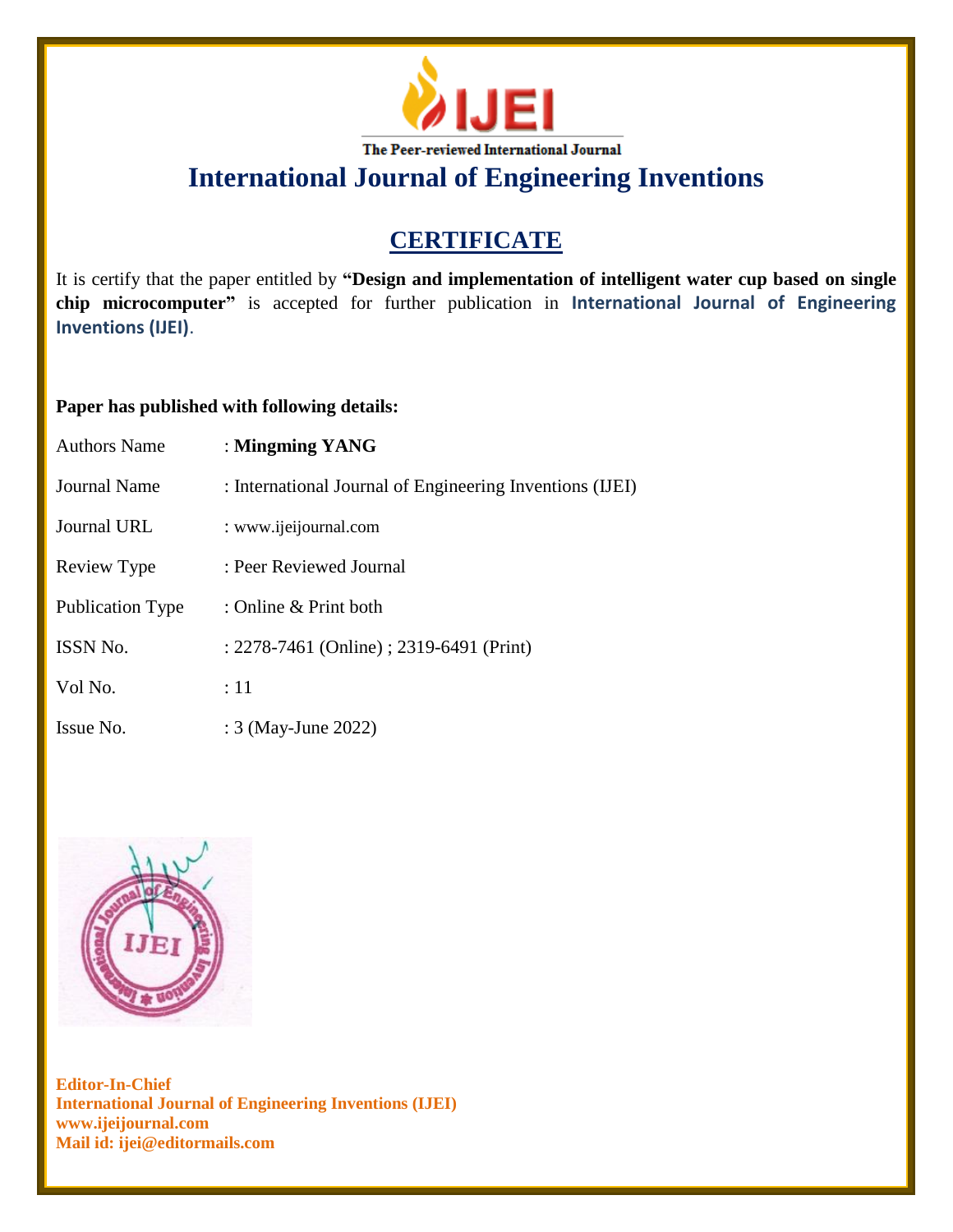

# **CERTIFICATE**

It is certify that the paper entitled by **"Design and implementation of intelligent water cup based on single chip microcomputer"** is accepted for further publication in **International Journal of Engineering Inventions (IJEI)**.

### **Paper has published with following details:**

| <b>Authors Name</b> | : Mengliang GAO                                          |
|---------------------|----------------------------------------------------------|
| Journal Name        | : International Journal of Engineering Inventions (IJEI) |
| <b>Journal URL</b>  | : www.ijeijournal.com                                    |
| Review Type         | : Peer Reviewed Journal                                  |
| Publication Type    | : Online & Print both                                    |
| ISSN No.            | : 2278-7461 (Online) ; 2319-6491 (Print)                 |
| Vol No.             | :11                                                      |
| Issue No.           | : 3 (May-June 2022)                                      |

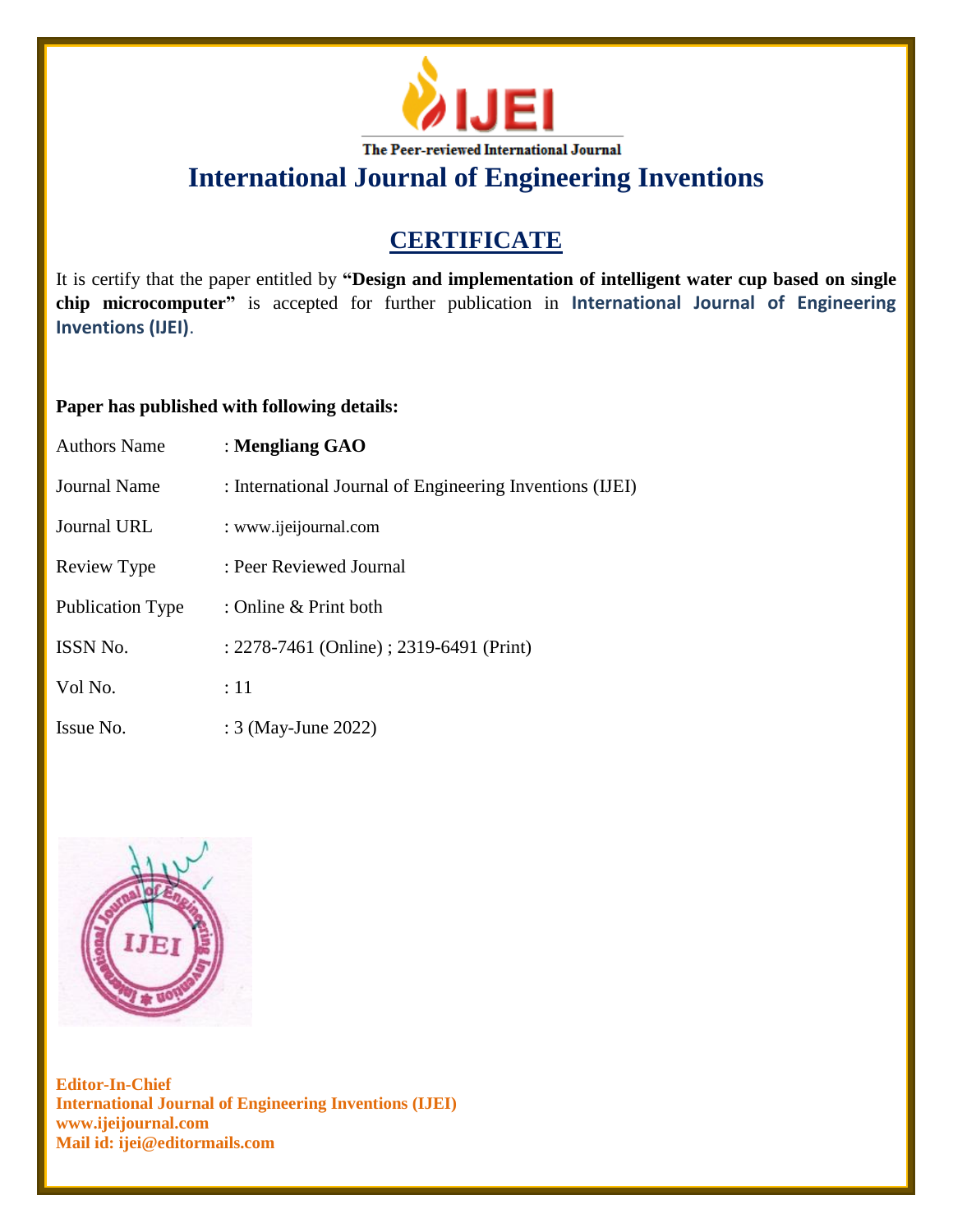

# **CERTIFICATE**

It is certify that the paper entitled by **"Design and implementation of intelligent water cup based on single chip microcomputer"** is accepted for further publication in **International Journal of Engineering Inventions (IJEI)**.

### **Paper has published with following details:**

| <b>Authors Name</b>     | : Dongyang BAI                                           |
|-------------------------|----------------------------------------------------------|
| Journal Name            | : International Journal of Engineering Inventions (IJEI) |
| Journal URL             | : www.ijeijournal.com                                    |
| Review Type             | : Peer Reviewed Journal                                  |
| <b>Publication Type</b> | : Online & Print both                                    |
| <b>ISSN No.</b>         | : 2278-7461 (Online) ; 2319-6491 (Print)                 |
| Vol No.                 | :11                                                      |
| Issue No.               | : 3 (May-June 2022)                                      |